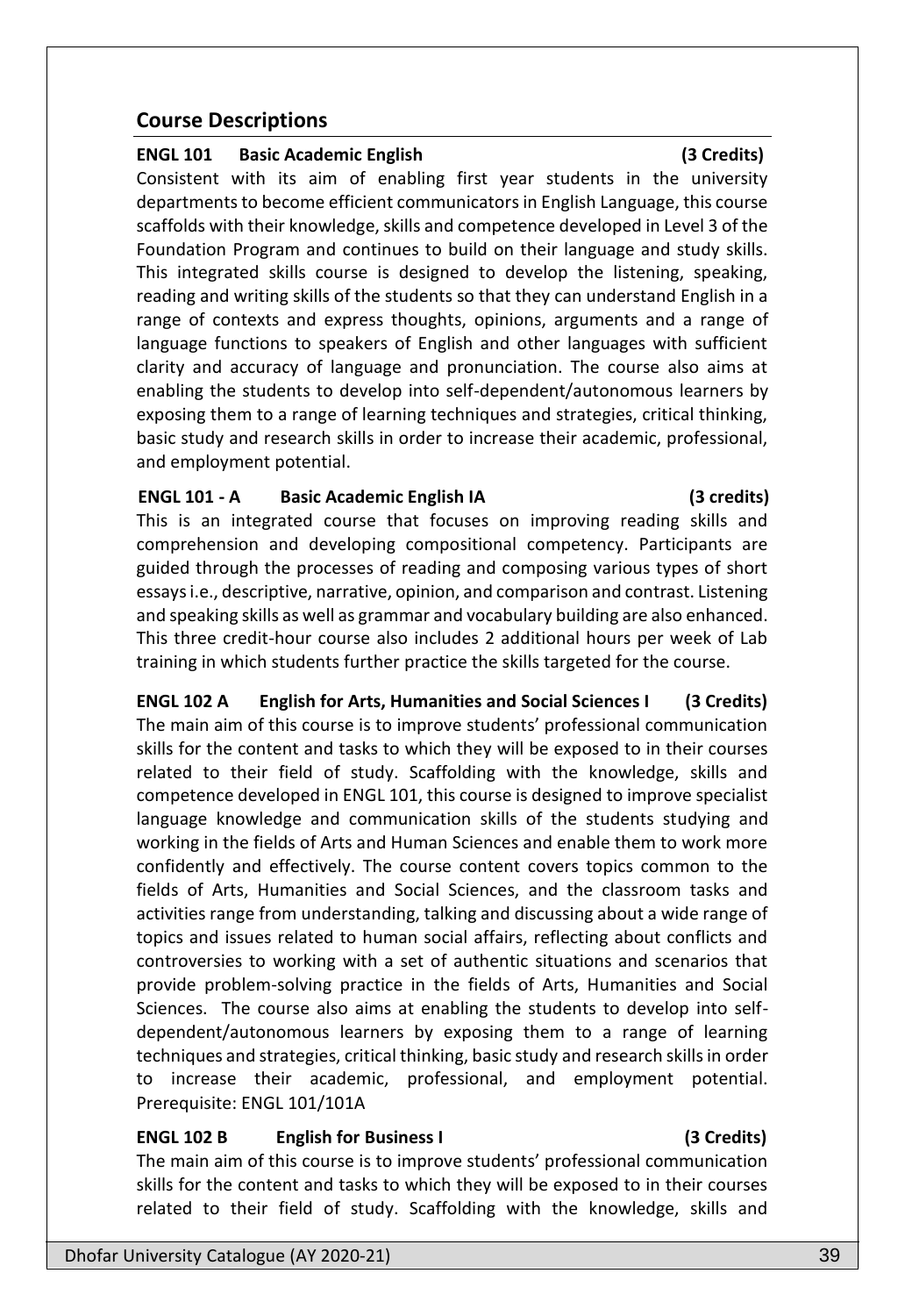competence developed in ENGL 101, this course is designed to improve specialist language knowledge and communication skills of the students studying and working in the fields of Commerce and Business Administration and enable them to work more confidently and effectively. The course content covers topics common to the fields of Business and Management, and the classroom tasks and activities range from understanding, talking and discussing about a wide range of topics and issues related to Business and Commerce, reflecting about changes in the world's business and economic environments to working with a set of case studies that provide problem-solving practice in authentic Business and Management scenarios. The course also aims at enabling the students to develop into self-dependent/autonomous learners by exposing them to a range of learning techniques and strategies, critical thinking, basic study and research skills in order to increase their academic, professional, and employment potential. Prerequisite: ENGL 101/101A

### **ENGL 102 C English for Computer Science I 3 Credits**

The main aim of this course is to improve students' professional communication skills for the content and tasks to which they will be exposed to in their courses related to their field of study. Scaffolding with the knowledge, skills and competence developed in ENGL 101, this course is designed to improve specialist language knowledge and communication skills of the students studying and working in the fields of Computer Science and Information Technology and enable them to work more confidently and effectively. The course content covers topics common to the fields of Computer Science, and the classroom tasks and activities range from understanding, talking and discussing about a wide range of topics and issues related to computers, information technology and the multimedia, reflecting about changes in the fields of computers and information technology to working with a set of authentic situations and scenarios that provide problem-solving practice in the field. The course also aims at enabling the students to develop into self-dependent/autonomous learners by exposing them to a range of learning techniques and strategies, critical thinking, basic study and research skills in order to increase their academic, professional, and employment potential. Prerequisite: ENGL 101/101A

# **ENGL 102 E English for Engineering and Sciences I (3 Credits)**

The main aim of this course is to improve students' professional communication skills for the content and tasks to which they will be exposed to in their courses related to their field of study. Scaffolding with the knowledge, skills and competence developed in ENGL 101, this course is designed to improve specialist language knowledge and communication skills of the students studying and working in the fields of Engineering and Sciences and enable them to work more confidently and effectively. The course content covers topics common to the fields of Engineering and Sciences and the classroom tasks and activities range from describing technical problems and solutions to working with drawings and a set of case studies that provide problem-solving practice in authentic Engineering and Scientific scenarios. The course also aims at enabling the students to develop into self-dependent/autonomous learners by exposing them to a range of learning techniques and strategies, critical thinking, basic study and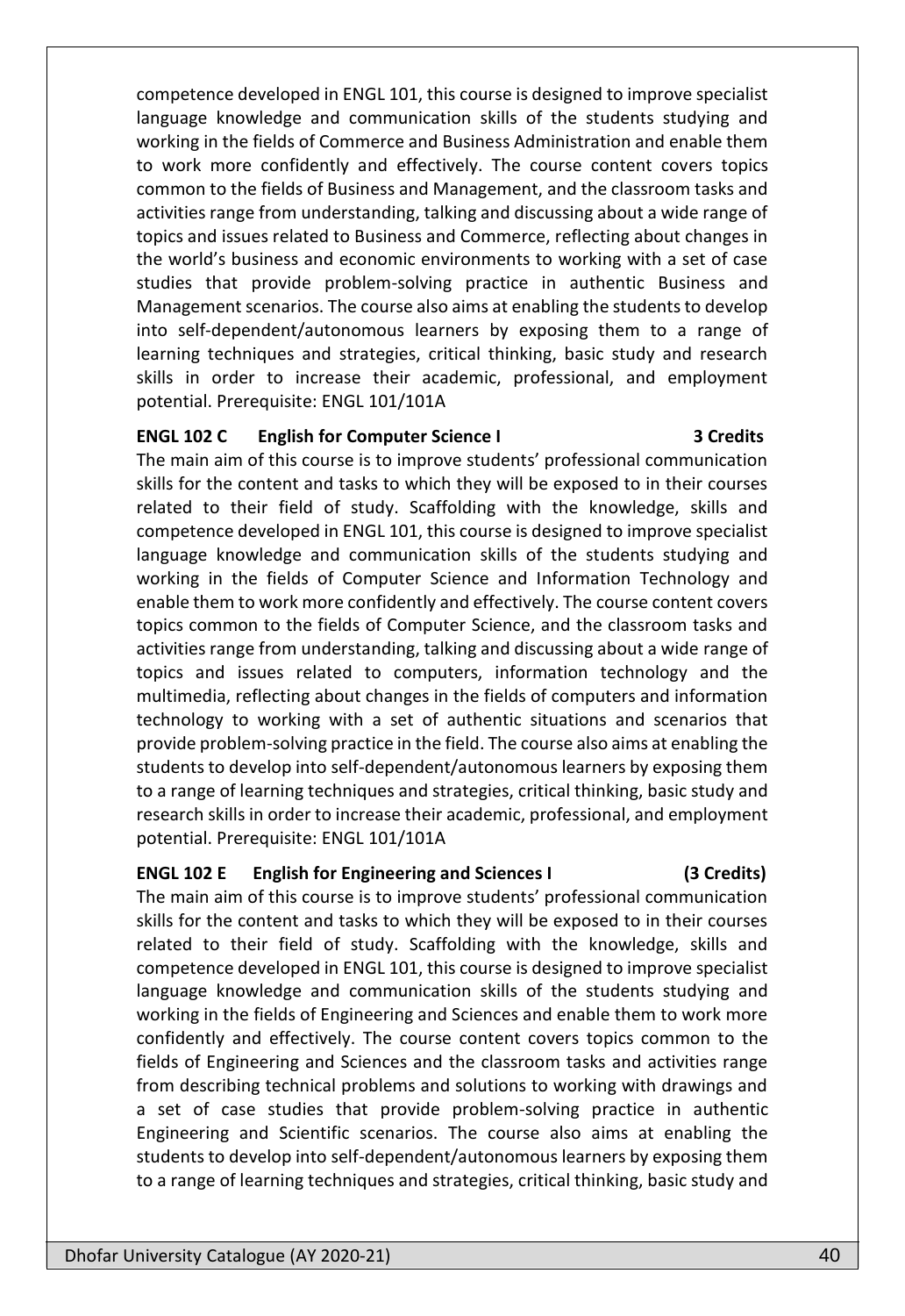research skills in order to increase their academic, professional, and employment potential. Prerequisite: ENGL 101/101A

### **ENGL 120 Grammar in Context (3 credits)**

This course offers basics of English Grammar and is designed to make students use correct and creative structures of English in realistic situations. Topics include auxiliaries, time and tense, subject-verb agreement, pronoun antecedent agreement, passive, conditionals, co-ordination and articles.

## **ENGL 160 Introduction to Literature (3 credits)**

This course is designed to acquaint students with the various literary genres. Without being comprehensive, the course emphasizes inquiry into works of major authors in poetry, drama, and prose. Through the study of thematically related texts, the course provides insights into the historical, political, and cultural contexts that influenced the work of these authors. It also introduces important literary concepts, such as character, plot, narrative, and imagery.

**ENGL 203 A English for Arts, Humanities and Social Sciences II (3 Credits)** This course builds on the knowledge, skills and competence developed in ENGL 102 A and further continues to improve students' professional communication skills for the content and tasks to which they will be exposed to in their courses related to their field of study. The course is designed to improve specialist language knowledge and communication skills of the students studying and working in the fields of Arts and Human Sciences and enable them to work more confidently and effectively. The course content covers topics common to the fields of Arts, Humanities and Social Sciences, and the classroom tasks and activities range from understanding, talking and discussing about a wide range of topics and issues related to human social affairs, reflecting about conflicts and controversies to working with a set of authentic situations and scenarios that provide problem-solving practice in the fields of Arts, Humanities and Social Sciences. The course also aims at enabling the students to develop into selfdependent/autonomous learners by exposing them to a range of learning techniques and strategies, critical thinking, basic study and research skills in order to increase their academic, professional, and employment potential. Prerequisite: ENGL 102 /ENGL 102A

# **ENGL 203 B English for Business II (3 Credits)**

This course builds on the knowledge, skills and competence developed in ENGL 102 B and further continues to improve students' professional communication skills for the content and tasks to which they will be exposed to in their courses related to their field of study. The course is designed to improve specialist language knowledge and communication skills of the students studying and working in the fields of Commerce and Business Administration and enable them to work more confidently and effectively. The course content covers topics common to the fields of Business and Management, and the classroom tasks and activities range from understanding, talking and discussing about a wide range of topics and issues related to Business and Commerce, reflecting about changes in the world's business and economic environments to working with a set of case studies that provide problem-solving practice in authentic Business and Management scenarios. The course also aims at enabling the students to develop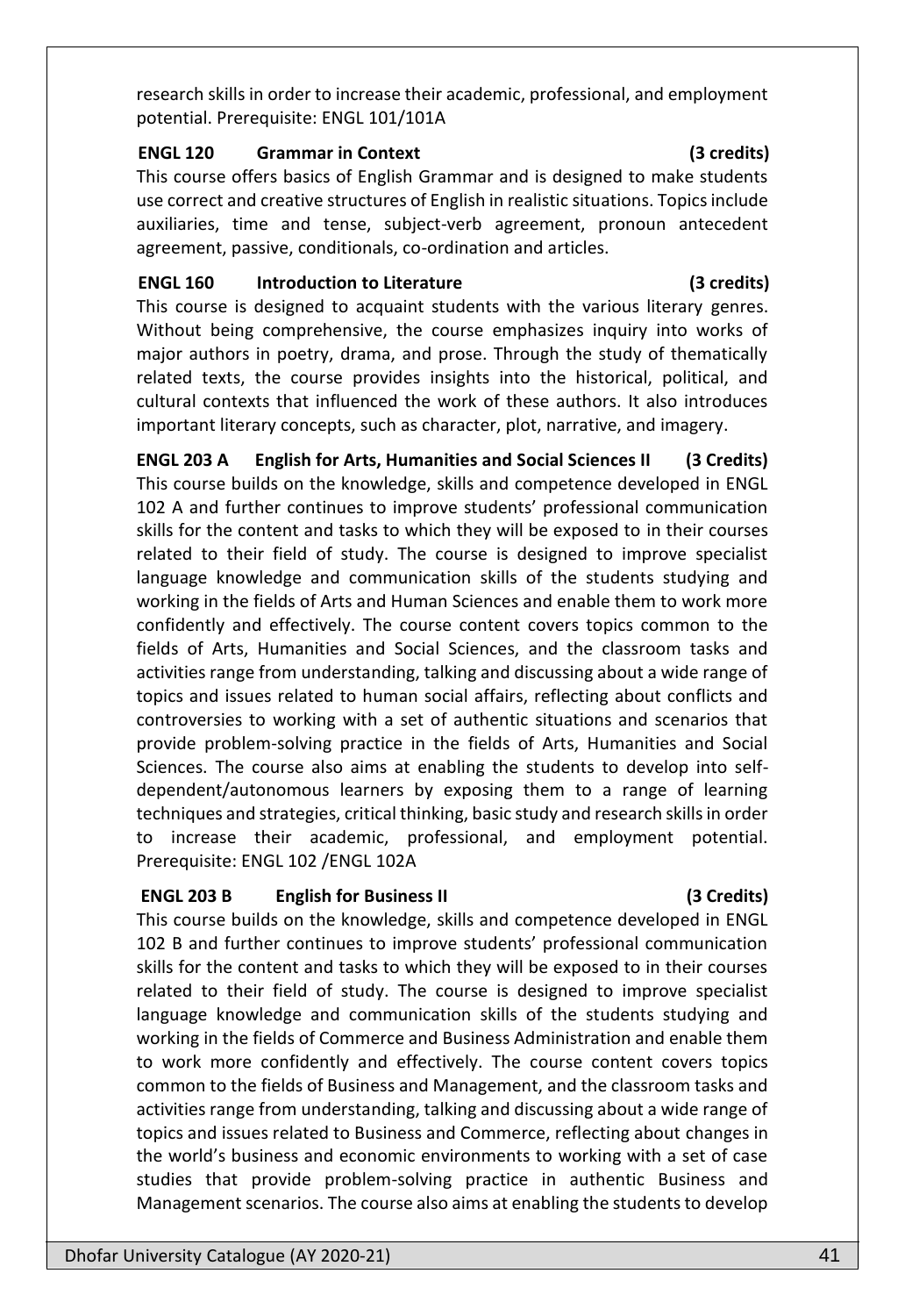into self-dependent/autonomous learners by exposing them to a range of learning techniques and strategies, critical thinking, basic study and research skills in order to increase their academic, professional, and employment potential. Prerequisite: ENGL 102 /ENGL 102 B

### **ENGL 203 C English for Computer Science II (3 Credits)**

This course builds on the knowledge, skills and competence developed in ENGL 102 C and further continuesto improve students' professional communication skills for the content and tasks to which they will be exposed to in their courses related to their field of study. The course is designed to improve specialist language knowledge and communication skills of the students studying and working in the fields of Computer Science and Information Technology and enable them to work more confidently and effectively. The course content covers topics common to the fields of Computer Science, and the classroom tasks and activities range from understanding, talking and discussing about a wide range of topics and issues related to computers, information technology and the multimedia, reflecting about changes in the fields of computers and information technology to working with a set of authentic situations and scenarios that provide problem-solving practice in the field. The course also aims at enabling the students to develop into self-dependent/autonomous learners by exposing them to a range of learning techniques and strategies, critical thinking, basic study and research skills in order to increase their academic, professional, and employment potential. Prerequisite: ENGL 102/ ENGL 102C

# **ENGL 203 E English for Engineering and Sciences II (3 Credits)**

This course builds on the knowledge, skills and competence developed in ENGL 102 E and further continues to improve students' professional communication skills for the content and tasks to which they will be exposed to in their courses related to their field of study. The course is designed to improve specialist language knowledge and communication skills of the students studying and working in the fields of Engineering and Sciences and enable them to work more confidently and effectively. The course content covers topics common to the fields of Engineering and Sciences and the classroom tasks and activities range from describing technical problems and solutions to working with drawings and a set of case studies that provide problem-solving practice in authentic Engineering and Scientific scenarios. The course also aims at enabling the students to develop into self-dependent/autonomous learners by exposing them to a range of learning techniques and strategies, critical thinking, basic study and research skills in order to increase their academic, professional, and employment potential. Prerequisite: ENGL 102/ENGL 102 E

**ENGL 204 Advanced English for Academic Purposes and Research (3 Credits)**  The main objective of this course is to activate, enrich and strengthen students' English for academic purposes and prepare them for research. It aims at developing a take-off level proficiency in advanced academic reading and writing skills, study and research skills along with aural-oral skills. The course is also designed to promote self-study habits among students. In this course, the students continue to increase and develop their comprehension, analysis, and synthesis skills of a variety of extended academic texts about issues across curriculum. Students will also learn how to conduct and write independent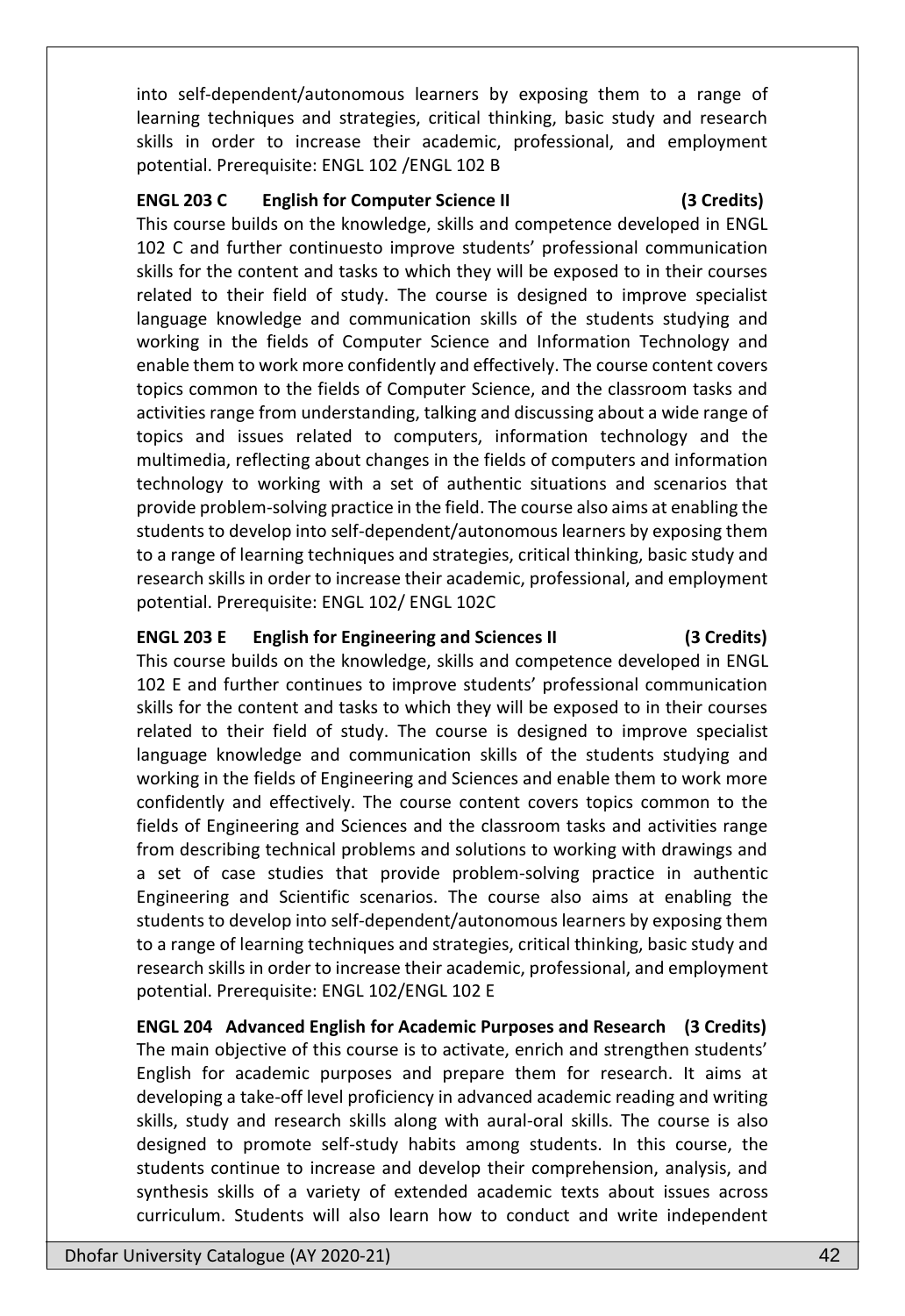research. The course content covers different stages of writing process and elements of writing and introduces and practices writing modes such as case studies, literature reviews, essays, reports and surveys. Particular attention will be given to issues around academic vocabulary, plagiarism and reference skills. Prerequisite: ENGL 203/ENGL 203 A/ENGL 203 B/ENGL 203 C/ENGL 203 E

# **ENGL 210 Introduction to Linguistics (3 credits)**

This course investigates the nature of human language through a survey of some of the major findings and research results in linguistics. Topics include the biological basis of human language, the structure of sounds, phrases, and meaning, language evolution, writing systems, linguistic variation, language acquisition, and computer analyses of speech.

### **ENGL 215 Phonetics and Phonology (3 credits)**

This course is an overview of English phonetics and phonology. Topics include the articulatory process, stress, and intonation. Students will learn how to transcribe spoken English into phonetic script and explore the range of variation found in English. This course will also help students recognize the differences among diverse sound systems.

### **ENGL 220 Morphology (3 credits)**

This course trains students to analyze and describe word constituents by means of authentic language data from a wide variety of languages. Students will learn how to correctly use common linguistic terms relating to morphology, organize data and perform morphological analyses, and write clear and adequate descriptions of the patterns discovered in the analyses.

# **ENGL 225 Modern Literature (3 credits)**

This course examines some of the substantial twentieth- and twenty-first century English voices. Major poems and other works of writing by the most important modern writers will be considered, emphasizing especially the period between post-WWI disillusionment and early internationalism. Genres studied will include nonfiction essays, diaries, editorials, fictional short stories, novel excerpts, and an array of poetry. Prerequisite: ENGL 160.

### **ENGL 230 Prose and Fiction in English (3 credits)**

This course covers a range of Anglo-American prose genres, including short stories, autobiographical writing and essays, in order to introduce some of the themes and literary techniques prevalent in British and American writing today. The course will focus on the individual and the family and will raise questions of identity and tradition. Prerequisite: ENGL 160.

### **ENGL 240 Introduction to Language (3 credits)**

The aim of this course is to introduce the study of language to both nonspecialists and those who are interested in language-related careers. Areas covered are human communication, the meaning and function of language, language and culture, language and thought, language acquisition, languages of the world, and the evolution of language.

### **ENGL 255 Psycholinguistics (3 credits)**

This course introduces students to the psychological processes that underlie linguistic behavior. Topics include theories of the language-thought relationship,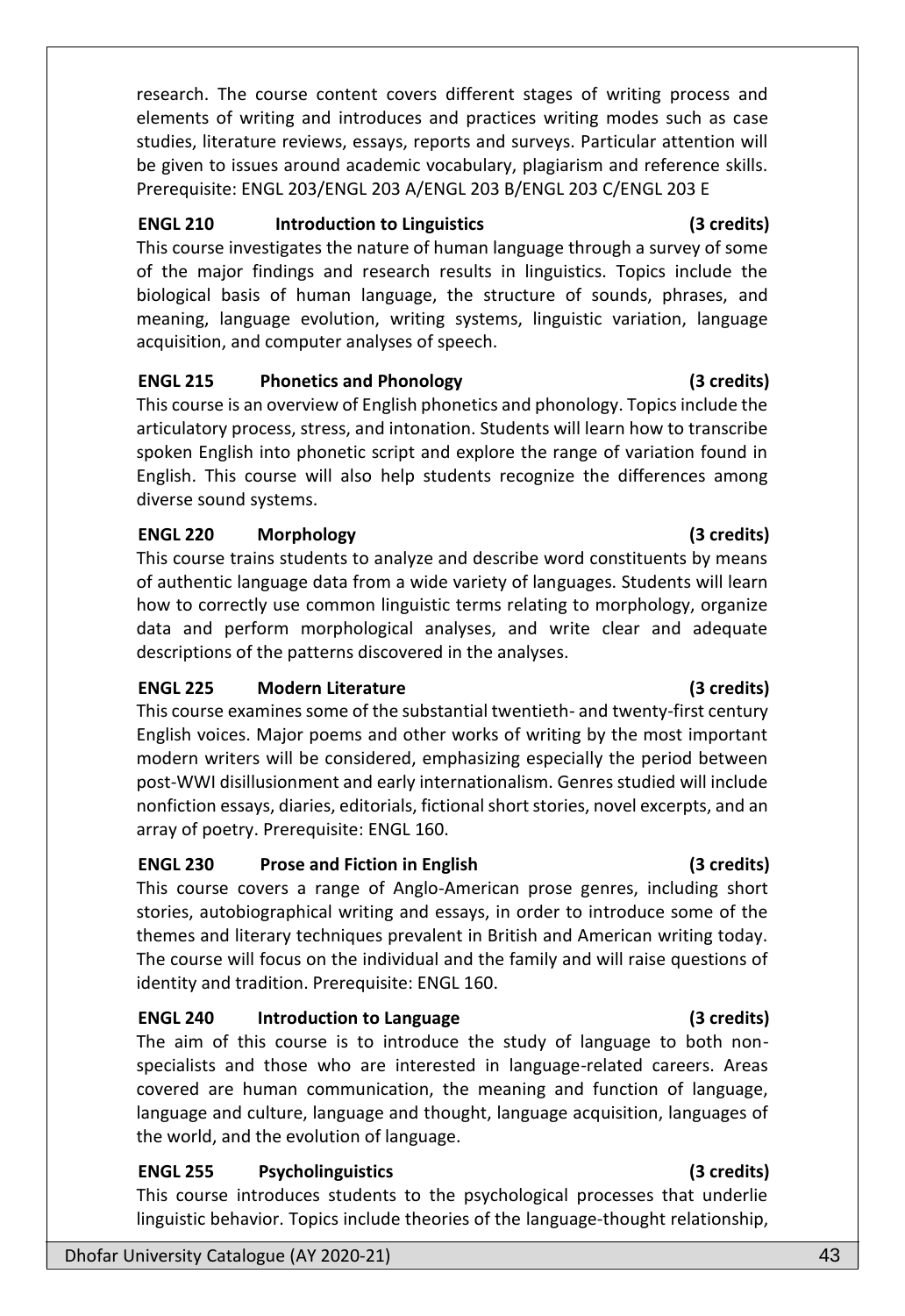language processing, language production, language comprehension, language and the brain, language acquisition, theories of language learning, and bilingualism. Prerequisite: ENGL 210

### **ENGL 260 Shakespeare (3 credits)**

In this course, students will read representative plays by Shakespeare and one play of his contemporaries. Attention will be given to theatrical conventions, as well as social, cultural, and intellectual history of the period. Prerequisite: ENGL 160.

## **ENGL 265 Culture in the Classroom (3 credits)**

This course will acquaint students with the important issues related to culture in the classroom. Course topics include definitions of culture, the relationship between culture and language, teaching culture, designing culturally responsive lessons and curricula, and enhancing the cultural elements in specific English language lessons.

# **ENGL 270 Situational English (3 credits)**

This course is a hands-on workshop designed to offer students opportunities to speak English in diverse situations. Drawing on objectives learned in the Sounds of English, the student will apply the theories and knowledge to actually practice and hone their oral language abilities. Multiple role-playing scenarios will be practiced.

# **ENGL 275 Rhetoric (3 credits)**

This course focuses on developing students' ability to think critically and analytically, using language in a logical, purposeful and persuasive manner. Students will have the opportunity to improve their writing, listening and speaking skills in a series of structured debates.

# **ENGL 280 Business English (3 credits)**

This course focuses on diverse types of written business communication required in commercial areas. Among these types are business memos, letters, reports, and curriculum vitae.

# **ENGL 285 Writing Workshop (3 credits)**

This course is designed to practice writing in English. Formats for diverse genres of writing will be reviewed followed by writing clinics. The students will be required to write several drafts of each assignment under close scrutiny by their teacher and peers. Prerequisite: ENGL 203/ENGL 203 A/ENGL 203B/ENGL 203C/ENGL 203E.

# **ENGL 290 Poetry (3 credits)**

This course involves reading texts critically, particularly selected to elucidate the nature of poetic genres and modes. It also exposes students to critical theory and relevant aspects of social and political history. Prerequisite: ENGL 160.

# **ENGL 300 Foundations of Linguistic Theory (3 credits)**

This course concentrates on linguistic theories that have shaped 20th-century linguistics. This course is on theories propounded by Structural lists (e.g. Bloomfield), Transformation lists (e.g. Chomsky), Systemic Grammarians (e.g. Halliday) and Case Grammarians (e.g. Fillmore). This course also includes recurrent themes and descriptive practices. Prerequisite: ENGL 210.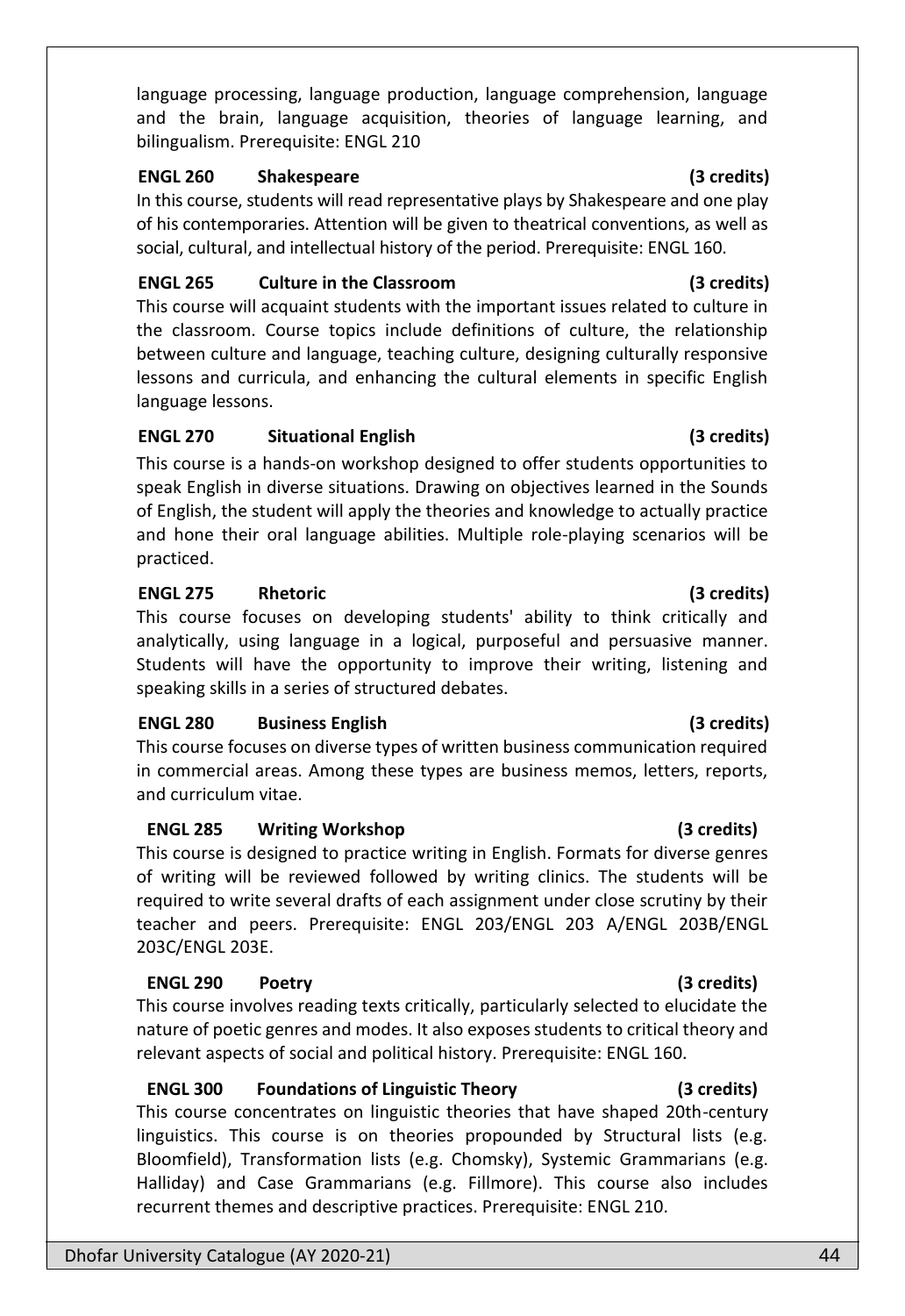**ENGL 305 Advanced English Language and Communication Skills (3 Credits)** This course is designed with a dual purpose of helping students succeed on their current courses and to prepare them for their career. Geared towards students' success in the standardized test IELTS (International English Language Testing System) with a target of minimum band 5, the course builds on the student's knowledge, skills and competence developed in ENGL 101 through ENGL 204. The course content covers comprehension of advanced reading texts from a wide range of disciplines and listening comprehension in social, educational and training contexts. Interactive speaking practice involves oral interviews on general/familiar topics and also prompted particular topics leading to a discussion of more abstract issues and concepts thematically linked to the prompted topics. Writing includes composing essays and reports, interpreting visual information and graphics, outlining and presenting a solution, justifying an opinion and evaluating ideas and evidence etc. Simultaneously, training in effective time management, critical thinking and study skills will also be provided in order to increase their academic, professional, and employment potential. Prerequisite: ENGL 204

### **ENGL 310 Syntax (3 credits)**

This course is an introduction to syntactic analysis. Topics include lexical and functional categories, morphosyntactic features, theta-roles and argument structure, the structure of phrases, constituency, clause types, and syntactic relationships within the clause. Emphasis is placed on cross-linguistic variation, as well as language universals. Prerequisite: ENGL 210.

### **ENGL 315 The Novel (3 credits)**

This course introduces students to characteristics of the novel form such as narrative structure, voice, point of view, plot and characters. Students will study and analyze one novel in detail and consider the social, cultural and political forces that shape it. Prerequisite: ENGL 160.

### **ENGL 320 Introduction to Creative Writing (3 credits)**

This course offers opportunities for the students to experiment with various forms of creative writing. Students also explore literary devices used in contemporary literary texts and apply them to their own writing. Classes are conducted as workshops where students share their writing with each other and learn to revise their work. Prerequisite: ENGL 203/ENGL 203 A/ENGL 203B/ENGL 203C/ENGL 203E.

### **ENGL 330 The Victorian Age (3 credits)**

This course studies the works of major writers of the Victorian era and emphasizes their social, cultural, and philosophical background. Students will read and analyze primary literary texts in various genres like prose, poetry, and fiction. Prerequisite: ENGL 160.

# **ENGL 335 Discourse Analysis (3 credits)**

This course investigates human discourse as a means to understand the nature of language and language use. It examines different forms of discourse using various approaches including speech act theory, pragmatics, conversational analysis, and ethnography of communication.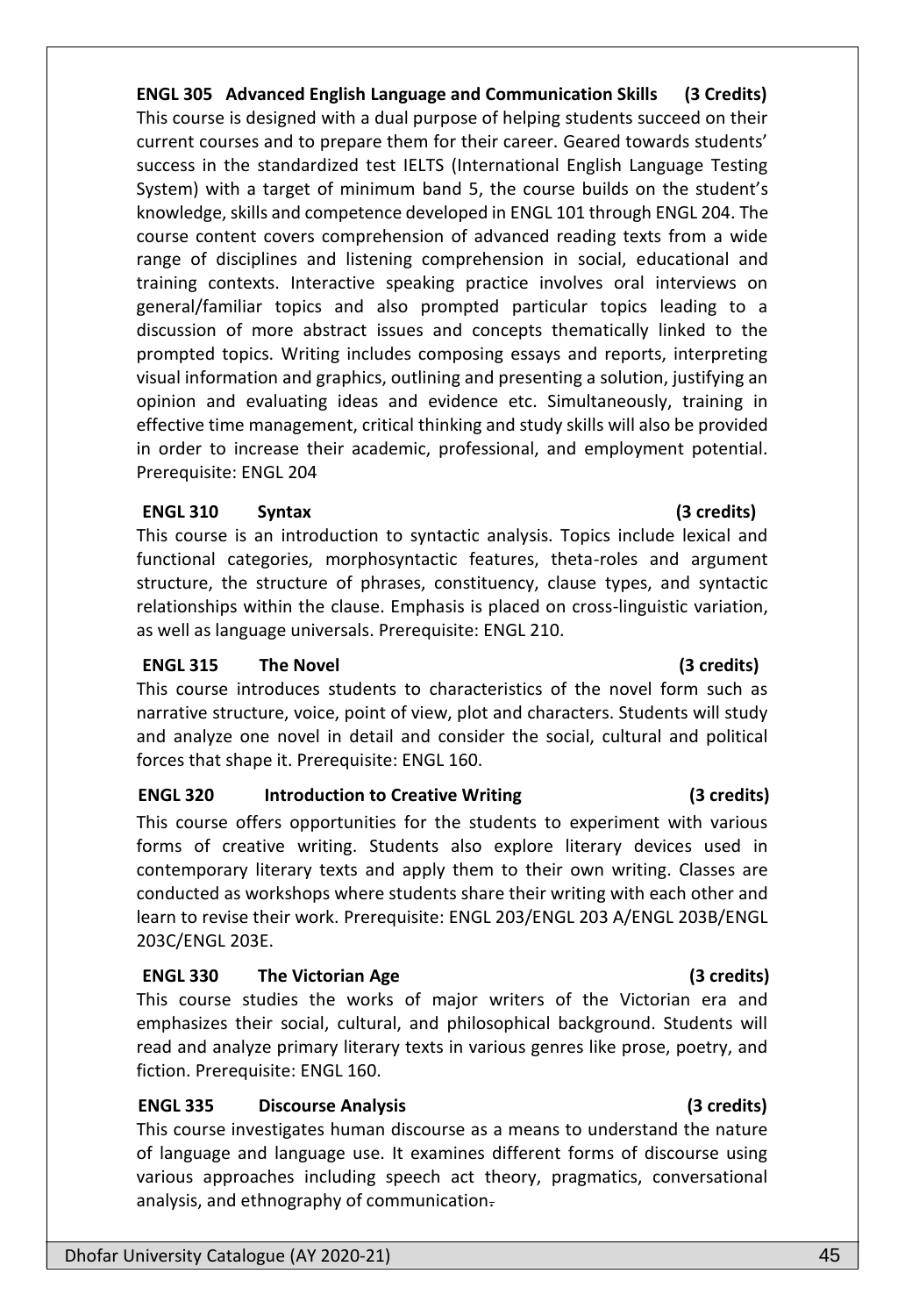# **ENGL 340 Semantics (3 credits)**

This course focuses on Semantics, Pragmatics and the relationship between linguistic meaning, structure, and context. Students will explore various approaches to word meaning, phrase and sentence meaning, and observe the effects of context and background information on interpretation. ENGL 210

# **ENGL 350 Advanced Writing for Humanities (3 credits)**

This course, intended for students majoring in the Social Sciences, prepares students to write and present papers related to their fields of study. It includes individual and/or group preparation of reports, term papers, multimedia presentations, and other specialized forms of writing. This class is equivalent to ENGL 360 and is offered in spring semesters. Prerequisite: ENGL 204.

# **ENGL 355 Sociolinguistics (3 credits)**

This course explores the role of language in society, and introduces the students to research methodologies applied in sociolinguistics. Topics include multilingualism and language choice, Pidgins and Creoles, regional and social variation, conventions of conversation and politeness, and interactions between languages and identity, language and social class, language and culture, and language and thought.

# **ENGL 360 Advanced Writing for Professional Fields (3 credits)**

This course, intended for students majoring in English or Education, prepares students to write and present papers related to their fields of study. It includes individual and/or group preparation of reports, term papers, multimedia presentations, and other specialized forms of writing. This course is equivalent to ENGL 350 and is offered in fall semesters. Prerequisite: ENGL 204.

# **ENGL 365 Advanced Creative Writing (3 credits)**

This course is a sequel to English 320 with the objective of refining students' creative writing skills by introducing them to several texts, while emphasizing one of the following genres: fiction, nonfiction, poetry, or drama. Prerequisite: ENGL 320.

# **ENGL 375 Drama (3 credits)**

This course emphasizes theoretical definition of dramatic form, changes in the conception of dramatic genres, and the nature of the genre as it influences the expectations of the reader. Prerequisite: ENGL 160.

# **ENGL 405 World Literature (3 credits)**

This course examines the literature of various cultures, including Middle-Eastern, African, Asian and European, in order to come to some conclusions about how literature is used to represent the fears, wishes, and dreams of different cultures. Through this study, students will improve their analytical skills, as well as see the ways their own struggles and hopes are intimately connected to those of others. Prerequisite: ENGL 160.

# **ENGL 410 Literary Criticism (3 credits)**

The course introduces students to ongoing literary debates about: what is the nature, function, and value of literature? What criteria do we use to determine a work's "greatness"? What is the function of the artist, the critic, and of criticism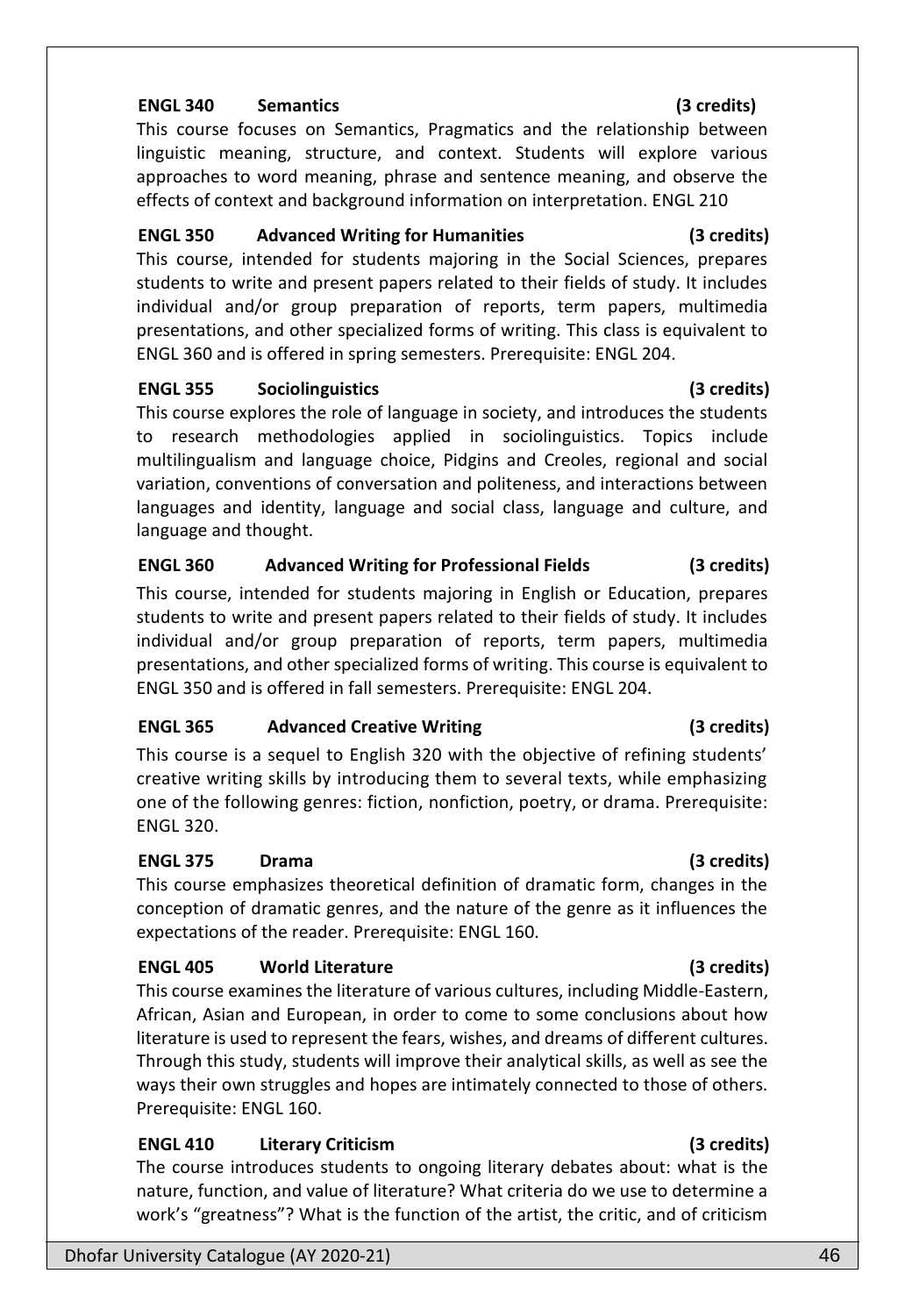and theory itself? How do we account for multiple interpretations of a text? The major schools of  $20<sup>th</sup>$  and  $21<sup>st</sup>$  century literary criticism and theory will be presented, including structuralism, New Criticism, Post-Structuralism, readerresponse theory, and cultural studies. The debates surrounding multiculturalism, political correctness, textual authority, and the literary canon will also be discussed. ENGL 230/ ENGL 290/ENGL 315/ENGL 375

## **ENGL 415 The Romantic Movement (3 credits)**

This course is an introduction to the literature of the Romantic period in Britain. Students will be asked to read and analyze a selection of poems and prose texts by representative authors such as Wordsworth, Blake, Coleridge, Keats, Byron, and Mary Shelley. Reference will be made to the cultural contexts of literature. Prerequisite: ENGL 160.

# **ENGL 420 Models of Second Language Acquisition (3 credits)**

This course introduces students to the study of second language acquisition and provides them with training in the collection, analysis, and interpretation of representative learner language data in second language contexts. Course topics include universals of language acquisition, major theoretical models of second language acquisition, and individual differences in second language acquisition. Implications for language teaching are also addressed.

# **ENGL 440 Special Topic in Literature or Language (3 credits)**

This course introduces students to independent research on a topic decided by the professor. Students will use texts by important authors or on subjects of importance to the subject of English language as a basis for their own investigations and explorations of current literary and language theory. The students' work will be shared with the class in a formal research paper and multimedia presentations. Prerequisite: ENGL 204.

# **ENGL 455 Language and Gender (3 credits)**

This course surveys and evaluates the research that has been done on gender differences in language use. Topics include power and solidarity, gender differences in turn-taking, choice of topic, and communicative styles, and anthropological work on men and women's speech genres. Students should complete the course with enhanced awareness of the role of language in relation to issues of inequality and sexual politics.

# **ENGL 460 Politics of Language (3 credits)**

This course explores the relation between politics in language. It focusses on how language can be used to achieve political ends by examining political discourse, language in the media, etc. It also studies the political dimension of standardization, multilingulism, and language choice by examining the role of public institutions in the regulation of language use.

# **ENGL 465 Advanced Reading (3 credits)**

This course aims to help student**s** to improve reading skills necessary for academic success in undergraduate degree programs. The course draws on a range of topics and texts from various genres to help students understand and communicate academic content and ideas. Emphasis is placed on strengthening